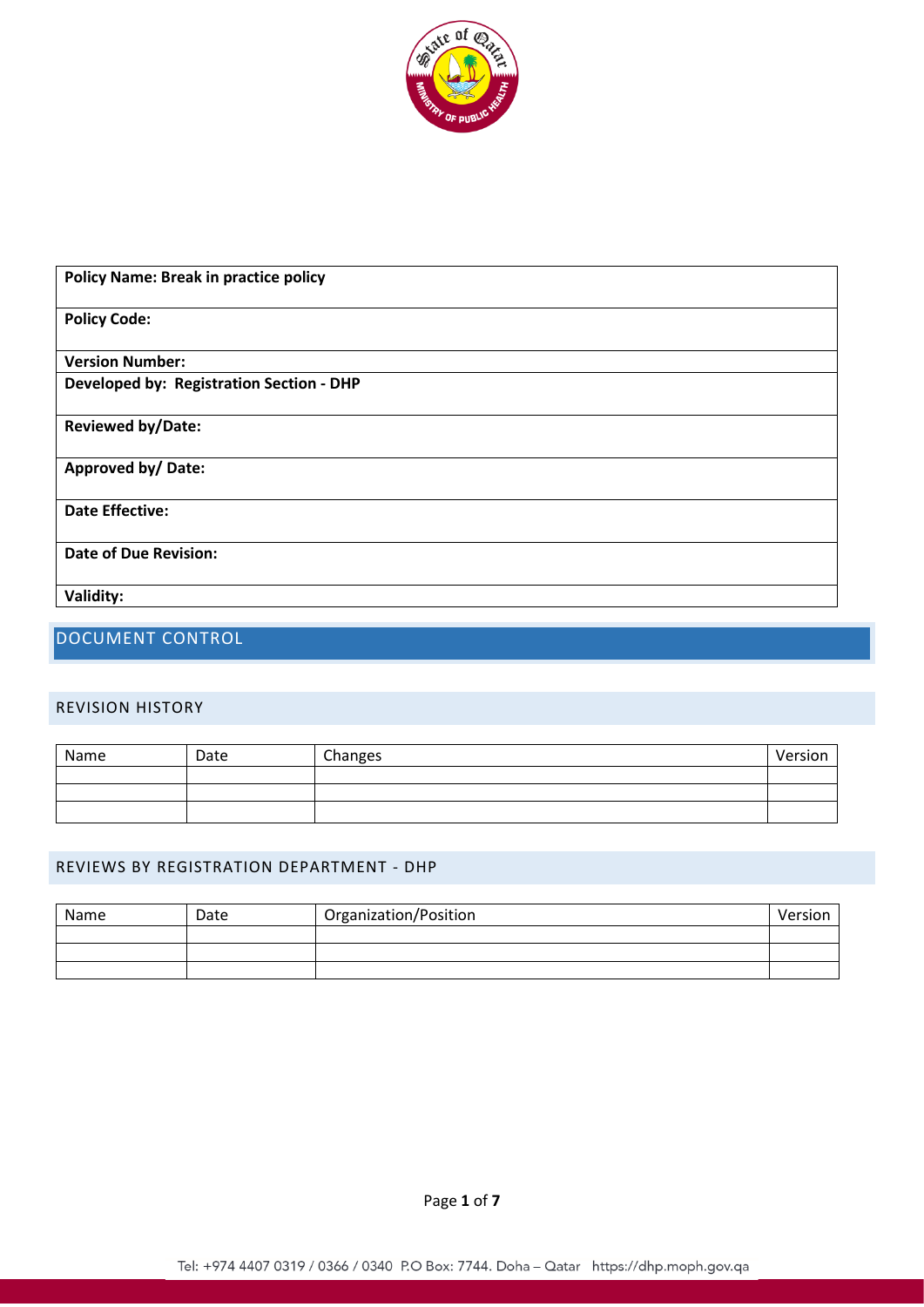

### **1. Introduction**

As part of the Department's mandate, DHP continues to develop and/or amend policies to address concerns that pose threats or risks to patients' safety. One of the issues that the department considered to affect the delivery of quality care is the break in practice of healthcare practitioners. There is evidence that the absence of clinical practice in one's profession has a huge impact on the person's skills, performance, and competence that may affect licensing / maintenance of license processes.

The break in practice policy aims to:

- Provide terms and conditions that will serve as a guide for healthcare practitioners with the noncontinuous practice for a period of time.
- Define the length of non-continuous practice which will constitute a break in practice.
- Define the period of supervised practice that will be required for those practitioners with a break in practice.
- Uphold the department's responsibility to ensure that the public receives healthcare services from qualified/competent practitioners at all times.

### **2. Policy Statement**

- All healthcare practitioners who have a break in practice should undergo a specified period of supervised practice based on the break duration prior to granting the license /renewal of the license.
- All Qatari and family residents' healthcare practitioners who have a break in practice should undergo a specified period of supervised practice based on the duration and length of experience before the break and period of break prior to granting the license /renewal or restoration of the license.
- DHP/Registration team should abide by the break in practice policy.

### **3. Definitions**

**Clinical practice-** refers to activities undertaken by a healthcare practitioner and using their skills and knowledge in providing direct care to patients.

**Non-clinical practice**- refers to activities undertaken by a health practitioner that does not directly relate to the provision of patient care. However, there are also non-clinical activities that require professional knowledge within the roles and responsibilities of the healthcare practitioner that impact the safe and effective delivery of healthcare services. These include healthcare professionals working in administration and management, research, quality healthcare roles, education, regulatory, and policy development, among others.

**Break in practice**- is the period of time during which a healthcare practitioner has not been working in their scope of practice or in active clinical practice.

**Supervised practice** - is a process whereby a healthcare organization/supervisor will accept to supervise the healthcare practitioner with a break in practice in order to improve the practitioner's knowledge and competencies and provide opportunities for professional development.

Page **2** of **7**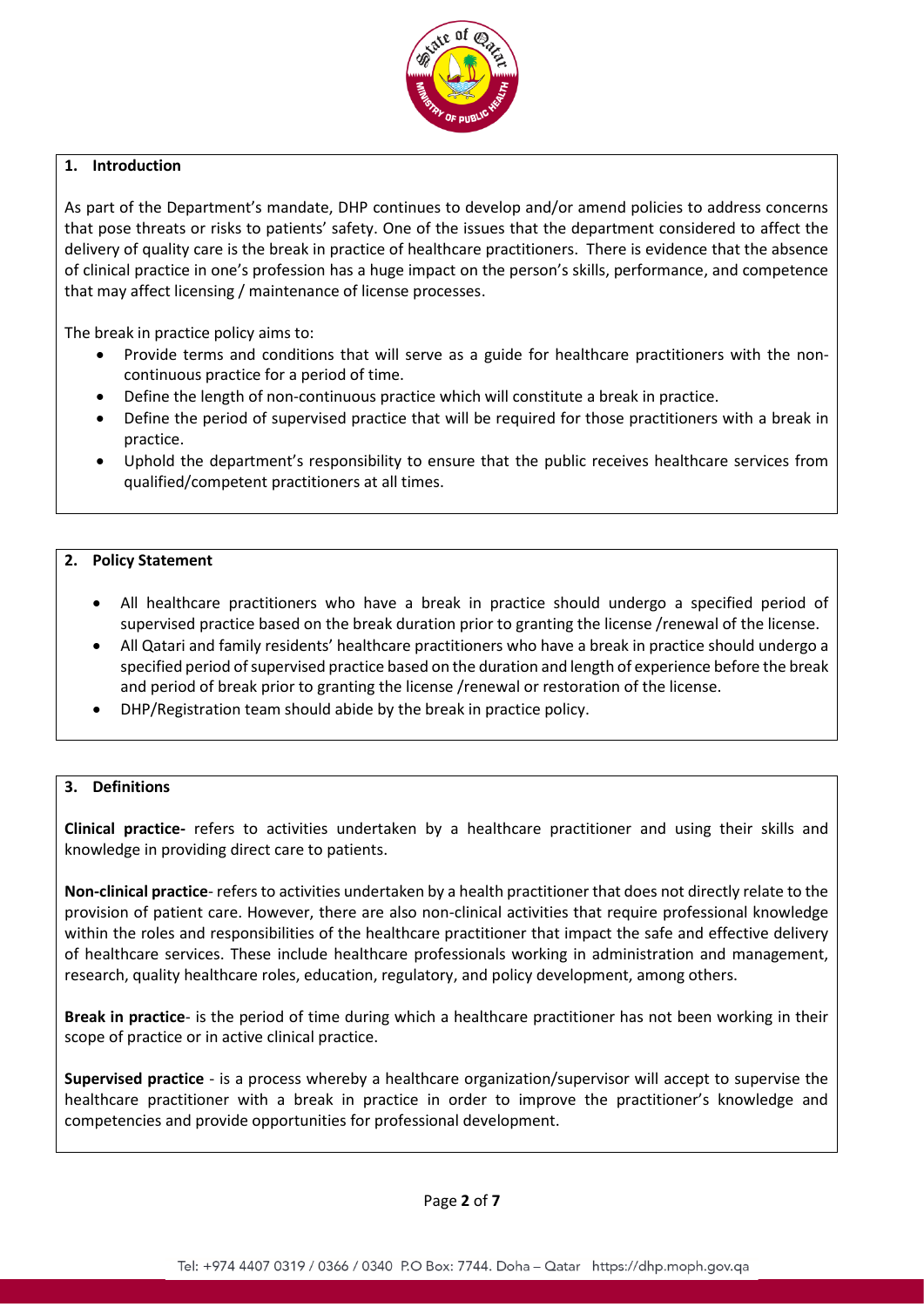

**Recency of practice-** means that a healthcare practitioner has maintained an adequate connection with and recent practice in the profession/s since qualifying for or obtaining registration.

**Healthcare sector-** consists of businesses that provide medical services, manufacture medical equipment or drugs, provide medical insurance, or otherwise facilitate the provision of healthcare to patients.

#### **4. Abbreviations**

DHP: Department of Healthcare Professions RN: Registered Nurse RM: Registered Midwife

### **5. Scope**

This policy applies to:

- Applicants who have a break in clinical practice.
- Practitioners who previously held a license in Qatar and plan to renew the license after a period of break in clinical practice.
- Practitioners who have been removed from the registry and plan to be restored after a period of break in clinical practice.

### **6. Procedures/Guidelines**

### **6.1.A. Length of break and the required practice for Overseas**

### **Table. 1. Pharmacists, AHP, Nurses/Midwives, and Complementary Medicine.**

| Break in practice for less than 2 years     | No additional requirements are needed*.                       |
|---------------------------------------------|---------------------------------------------------------------|
| Break in practice for 2- less than 4 years  | 3 months supervised practice/ Clinical Attachment (full-time) |
| Break in practice for 4-less than 7 years   | 6 months supervised practice/ Clinical Attachment (full-time) |
| Break in practice for more than 7 -10 years | 1-year supervised practice/ Clinical Attachment               |
|                                             |                                                               |
| Break in practice for more than 10 years    | Not eligible to be registered                                 |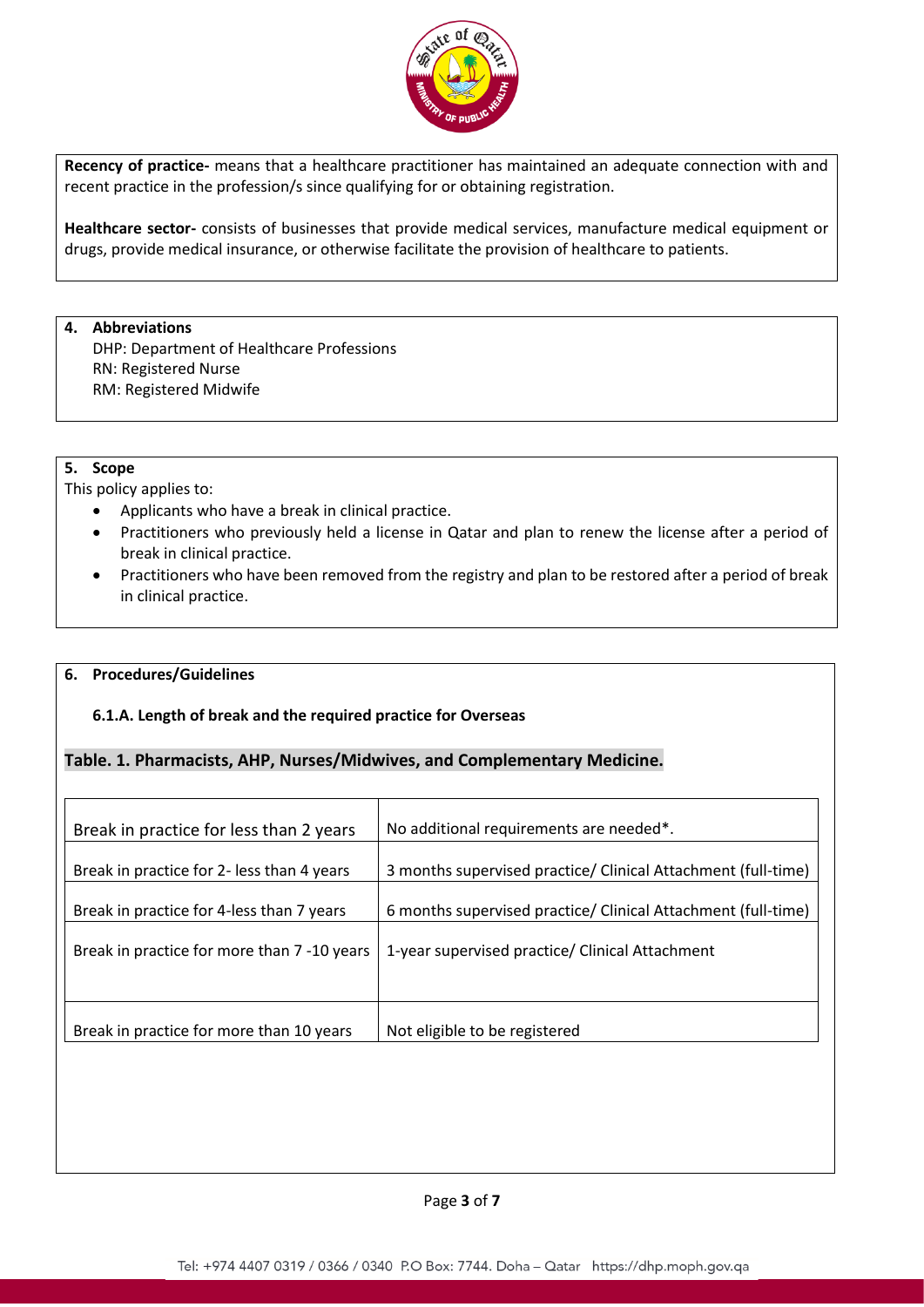

### **Table 2. Physicians and Dentists**

| <b>Break in practice</b>                   | <b>Recency of practice</b>             |
|--------------------------------------------|----------------------------------------|
| Break in practice for less than 1 year     | No additional requirements are needed  |
| Break in practice for 1- less than 3 years | 6 months practice (full time)          |
| Break in practice for 3- less than 5 years | 1 year practice (full time)            |
| Break in practice for 5- less than 7 years | 18 months practice                     |
| Break in practice for 7-10 years           | 2 years practice                       |
| Break in practice for more than 10 years   | Not eligible to be registered/licensed |

**\*Note:** for Overseas applicants with a break in practice for 1 year or more, he/she will not be eligible to be registered and licensed in the state of Qatar until finishing the required period of clinical practice (after the break) outside Qatar in Governmental/semi-governmental institution/hospital or teaching hospital (applicable for physicians) according to Table 2**.**

### **6.1.B. Length of break and the required practice under supervision for Qataris/ Residents of Qatar\* / Offspring of Qatari women**

The length of supervised practice is calculated based on the period of applicant's/ practitioner's clinical practice before the break in practice as classified in the below tables (table 3 and table 4)

### **Table. 3. Pharmacists, AHP, Nurses/Midwives, and Complementary Medicine.**

| <b>Clinical experience of the</b> | Period of break in clinical | Required periods of supervised practice (full |
|-----------------------------------|-----------------------------|-----------------------------------------------|
| practitioner before the break     | practice                    | time)                                         |
| in practice                       |                             |                                               |
| 2 years - less than 10 years      | Less than 2 years           | No additional requirements                    |
|                                   | 2 years-less than 4 years   | 3 months                                      |
|                                   | 4 years - less than 7 years | 6 months                                      |
|                                   | 7 years - 10                | one year                                      |
|                                   | More than 10 years**        | Case by case                                  |
| 10 years -less than 15            | Less than 3 years           | No additional requirements                    |
|                                   | 3 years-less than 5 years   | 3 months                                      |
|                                   | 5 years- less than 7        | 6 months                                      |

Page **4** of **7**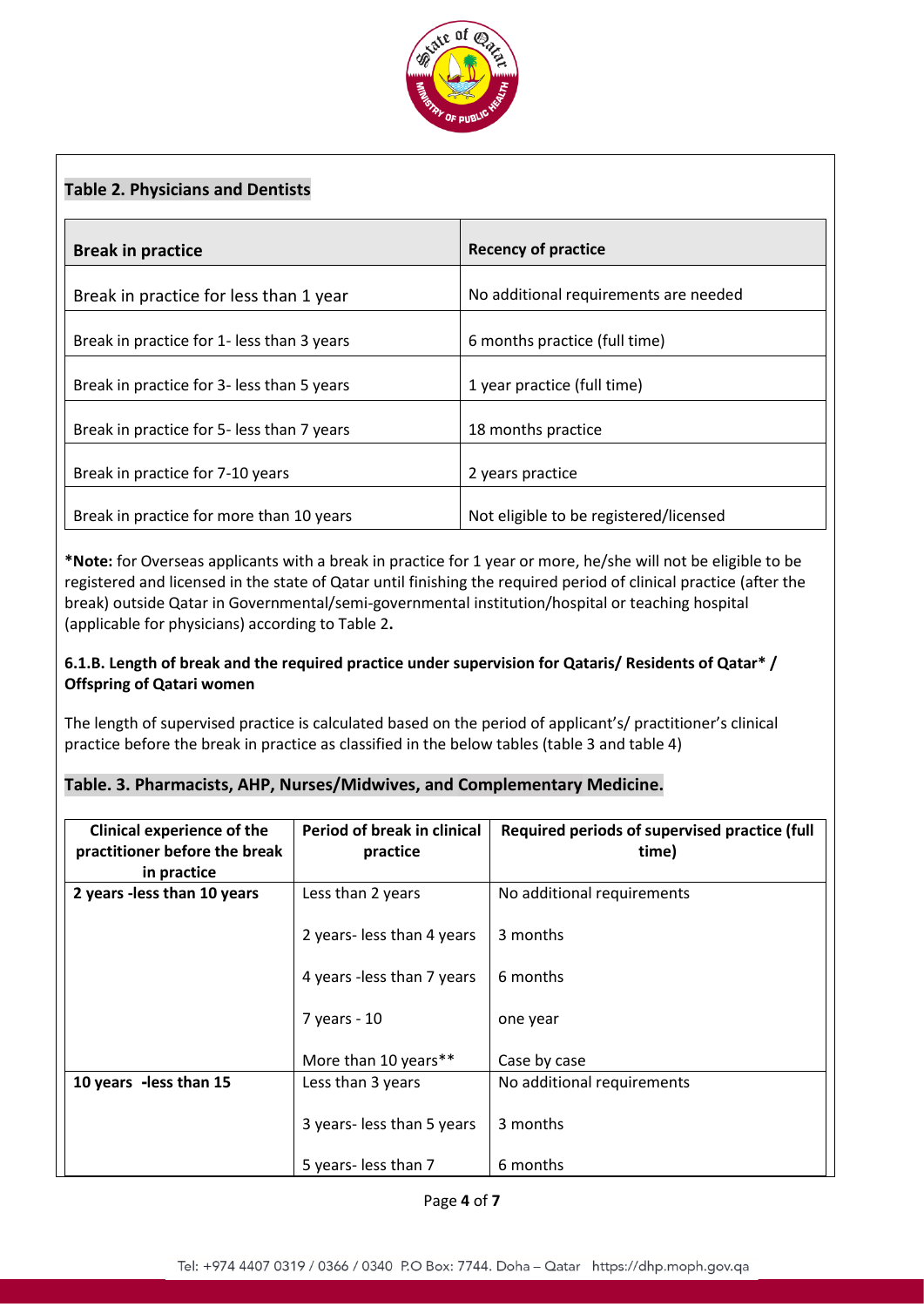

|                              | 7-10 years                  | One year                   |
|------------------------------|-----------------------------|----------------------------|
|                              |                             |                            |
|                              | More than 10**              | Case by case               |
| 15 years- less than 20 years | Less than 4 years           | No additional requirements |
|                              |                             |                            |
|                              | 4 years-less than 7 years   | 6 months                   |
|                              |                             |                            |
|                              | 7-10 years                  | One year                   |
|                              |                             |                            |
|                              | More than 10 years**        | Case by case               |
|                              | Less than 5 years           | No additional requirements |
|                              |                             |                            |
| 20 years and more            | 5 years - less than 7 years | 6 months                   |
|                              |                             |                            |
|                              | 7-10 years                  | 1 year                     |
|                              |                             |                            |
|                              | More than 10 years**        | Case by case               |

## **Table 4. Physicians and Dentists**

| <b>Clinical experience of</b><br>the practitioner<br>before the break in<br>practice | <b>Period of break in clinical</b><br>practice | <b>Required periods of</b><br>supervised practice |
|--------------------------------------------------------------------------------------|------------------------------------------------|---------------------------------------------------|
| 5 years - less than 10 years                                                         | Less than 2 years                              | No additional requirements are<br>needed          |
|                                                                                      | 2 years- less than 5 years                     | 6 months                                          |
|                                                                                      | 5-7 years                                      | 1 year                                            |
|                                                                                      | 7-10 years                                     | 18 months                                         |
|                                                                                      | More than 10 years                             | Case by case                                      |
| 10 years - less than 15 years                                                        | Less than 3 years                              | No additional requirements are<br>needed          |
|                                                                                      | 3 years- less than 5 years                     | 6 months                                          |
|                                                                                      | 5- less than 7 years                           | 9 months                                          |
|                                                                                      | 7-10 years                                     | 1 year                                            |
|                                                                                      | More than 10 years                             | Case by case                                      |
| 15 years and more                                                                    | Less than 4 years                              | No additional requirements are<br>needed          |
|                                                                                      | 4 years - less than 7 years                    | 6 months                                          |
|                                                                                      | 7-10 years                                     | 1 year                                            |

Page **5** of **7**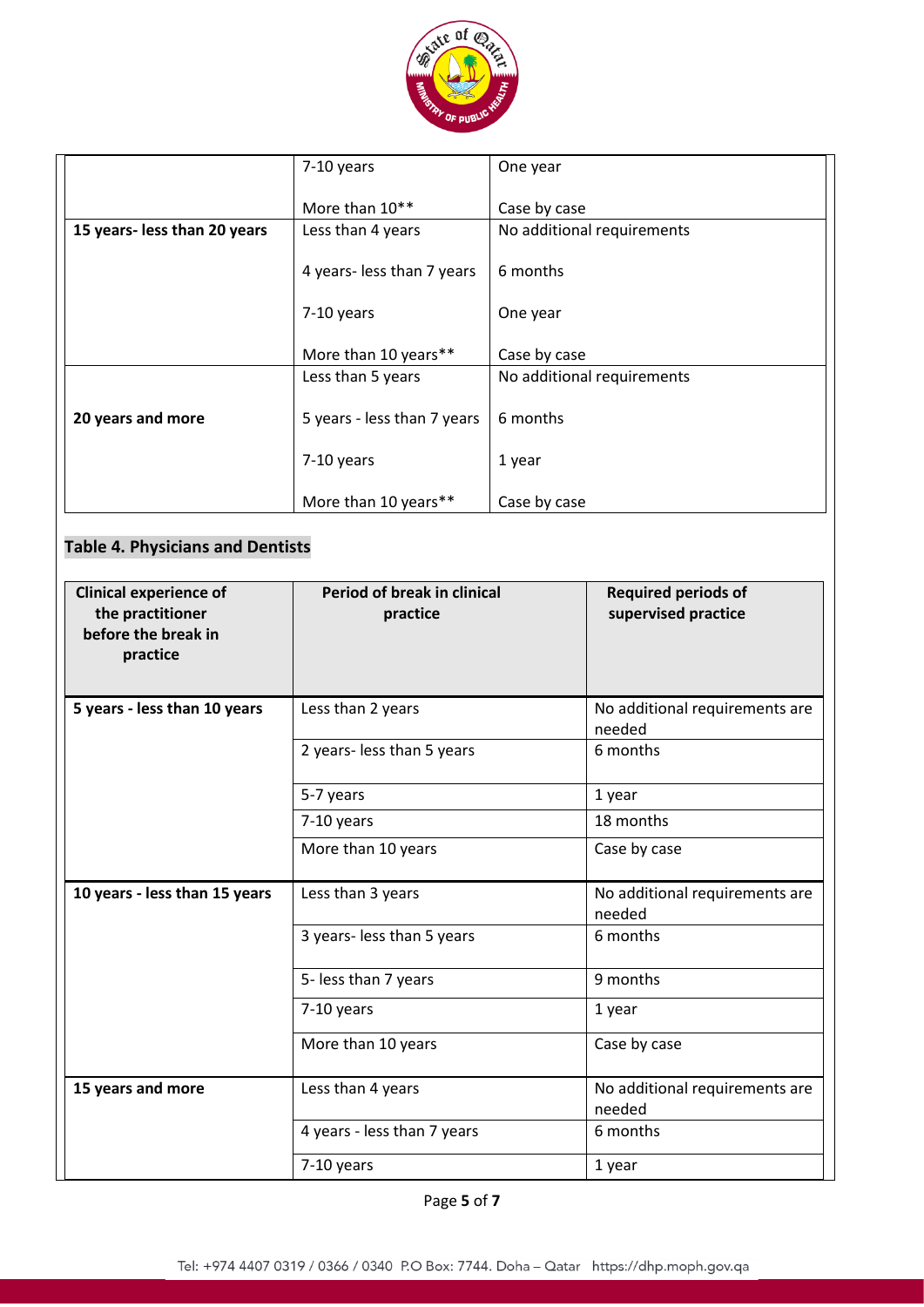

|  |  |  | More than 10 years | Case by case |
|--|--|--|--------------------|--------------|
|--|--|--|--------------------|--------------|

### \* **Residents of Qatar category includes the following:**

- Family-sponsored QID holders.
- Non-Family sponsored QID holders who are working in the healthcare sector or relevant Institutions.

### **7. Notes**

- Physicians/Dentists who have approved surgical privileges with a break in practice will be considered for re-evaluation of their surgical privileges after completing the required supervised practice.
- Physicians/Dentists certain specialties such as public health, community medicine, preventive medicine, and public health dentistry – are not involved in active clinical roles. Their clinical roles involve activities such as community assessment, health awareness, and strategic direction for population health programs.
- Nursing/Midwifery Practice- is defined as working in some capacity by virtue of licensure as an RN or RM. It can include administrative, supervisory, teaching, research, or managerial roles and provide direct patient care. Hence, a break in practice is considered if the nurse/midwife only works in management, administration, education, research, advisory, regulatory, or policy development roles.
- Supervised practice should only start after the practitioner receives approval from the Registration Section (if the supervised practice will take place in the state of Qatar).
- As per circular 10-2020, practice under-supervision before  $6<sup>th</sup>$  July 2020 (even without DHP's approval) from Governmental/Semi-governmental Institutions is accepted.
- Physicians who are GPs with a break in practice have to apply for "GP (supervised)", while specialty physicians with a break in practice have to apply for "Assistant Specialty" as per their scope.
- Dentists, pharmacists, nurses, and Allied Healthcare Practitioners can be supervised in a licensed healthcare facility of the government and private sector.
- Tables 1,2,3, and 4 describe minimum additional registration requirements. In some cases, depending on their individual circumstances, applicants may be required to undertake an additional assessment to satisfy the Registration Section of their eligibility for registration.

### **8. Charts**

For process maps, please refer to the guidelines in each profession.

### **9. References**

- Circular 23/2016, DHP, Registration Section[, https://dhp.moph.gov.qa/](https://dhp.moph.gov.qa/en/Pages/AllCirculars.aspx)
- Nursing and midwifery board of Australia,<http://www.nursingmidwiferyboard.gov.au/>
- Federation of State Medical Boards[, https://www.fsmb.org/](https://www.fsmb.org/)
- Royal College of Ophthalmologists,<https://www.rcophth.ac.uk/>

Page **6** of **7**